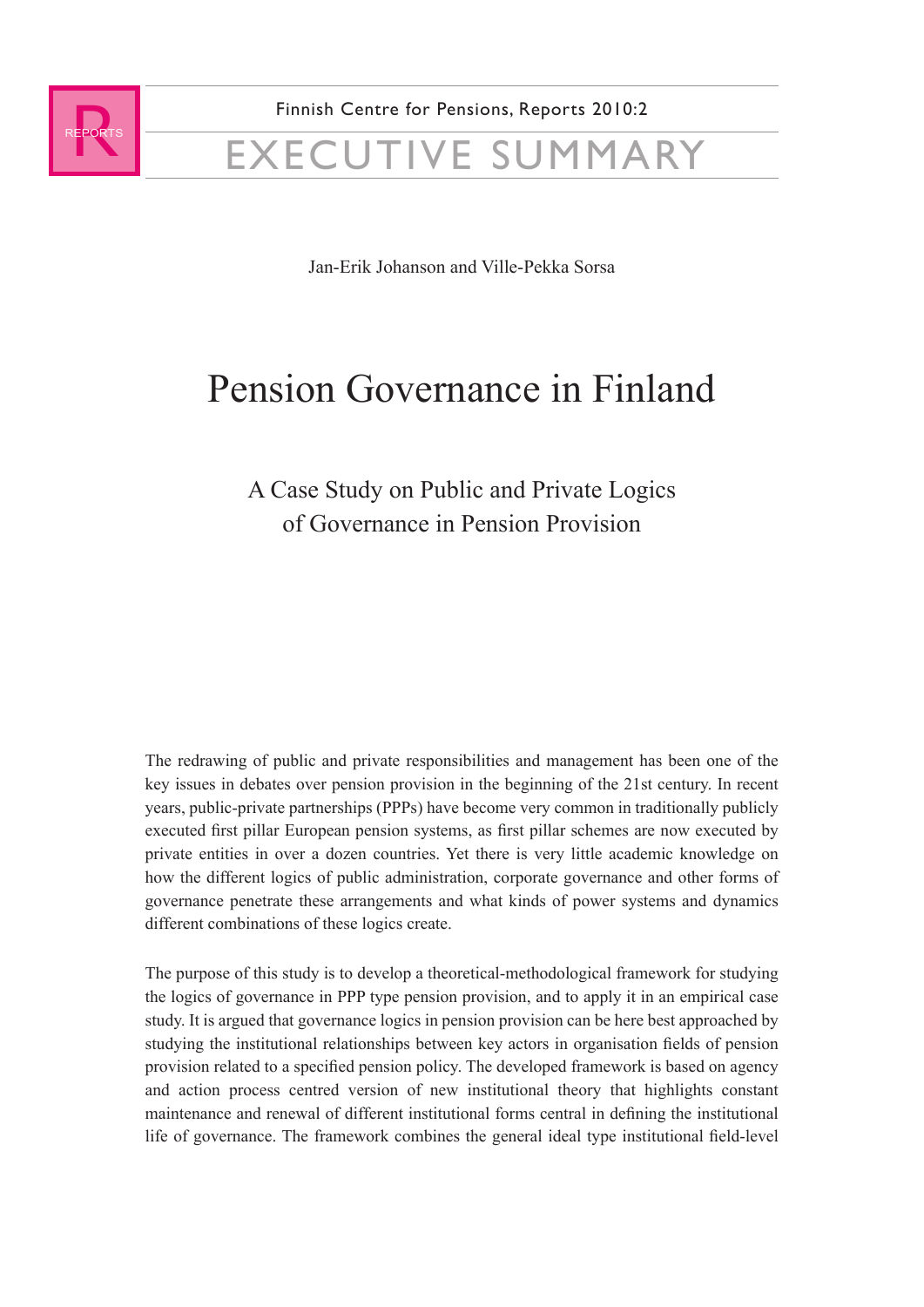logics of governance in public administration and corporate governance with more particular hypotheses arising from different strands of academic literature on pension governance and European pension provision.

The theoretical framework is applied in a theory-driven case analysis based on multiple sources of data. The unit of analysis is here the organisation field of the Finnish *TyEL* scheme: a mandatory, earnings-related, partially funded, defined benefit, employer and employee cosponsored pension scheme covering old-age, disability and widow's pensions for almost all Finnish private sector workers, which is executed by private pension providers. The scheme has been a PPP since its birth in 1962, which is why studying this mature organisation field provides valuable information on how different logics of governance have been and can be asserted together in the future in which these kinds of partially funded public-private mixes are more likely to be increased than decreased in number in Europe.

In order to highlight the relationship between an organisation field and a pension policy, the narrative of the research report is divided according to the conventional institutional policy process model. The original formation process of the TyEL field continues to explain a number of today's governance issues, most importantly those related to the decentralisation of implementation in the nationally mandatory scheme. Among other things, formation includes significant institutional boundaries like the EU rules and elimination of state authority, and divides the logics of governance to decentralised private power over assets generated by and to labour market party driven, politically selective centralised power over the benefits and contributions related to the scheme. The coordination structure of the field is based on centralised omnipresence of key actors in networked ad hoc groups. The implementation is based on private actors, with a variety of organisational forms, that compete and cooperate in limited and in various ways problematic terms, whilst the control of pension provision is in great parts in hands of public bodies in the field.

The empirical case study results suggest that the typical issues and relationships between key actors that in fact predominate PPP type pension governance cannot be captured with the currently dominant theoretical frameworks and ideal type models. Moreover, the empirical case study shows that the combination of a number of ideal type factors can happen in ways that blur the distinction between public and private modes of governance and their conceptual validity. This suggests that empirical studies on PPP type pension governance rooted in institutional organisation field analysis can result in more accurate and analytically rigorous descriptions of governance than the mainstream theoretical frameworks classifying pension schemes that in contrast tend to ignore such descriptions.

However, the case study also reveals that the combination of features belonging to different ideal type modes of governance may cause elastic tensions in pension governance, which confirms the importance of studying the public and private characteristics in pension